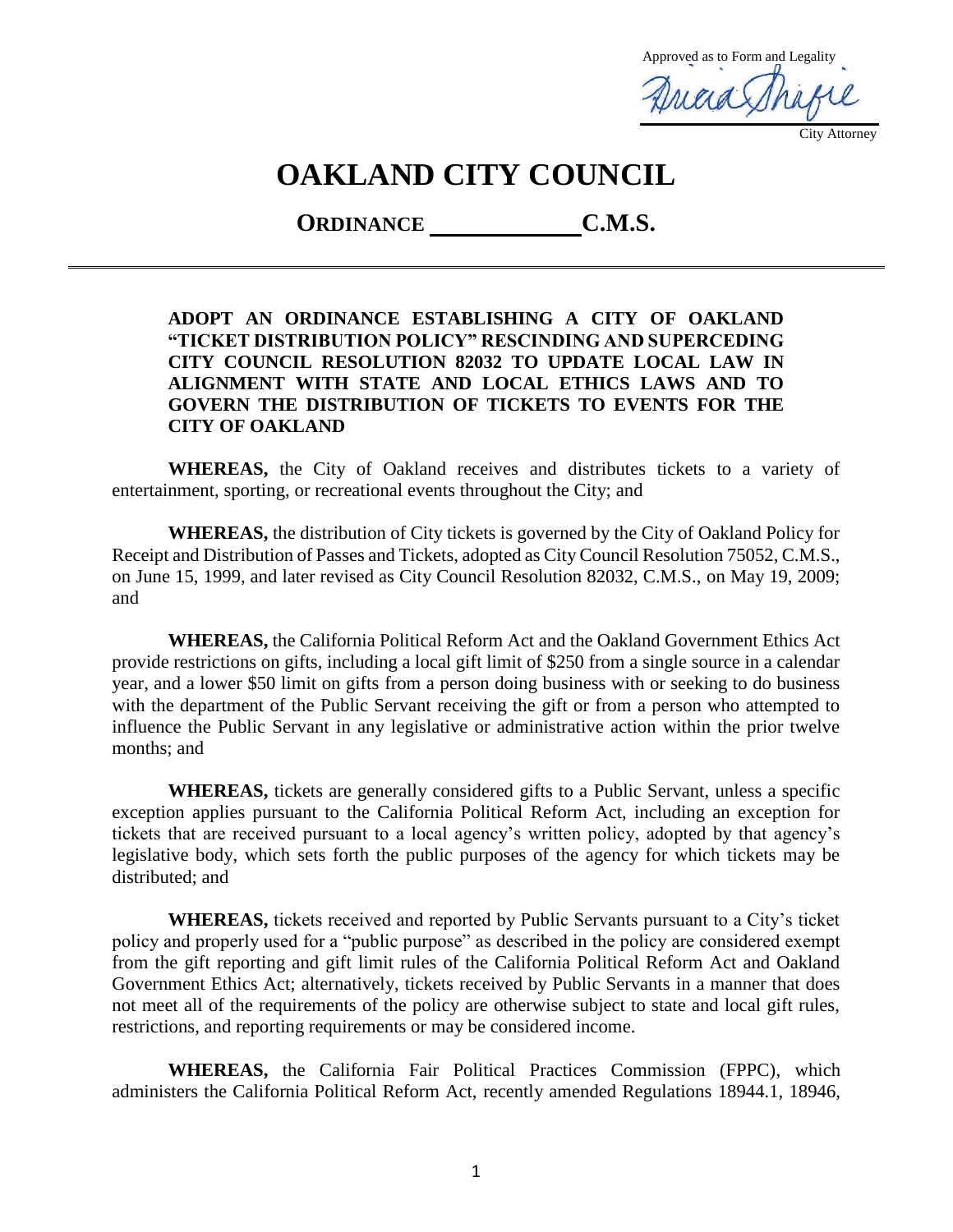18946.1, and 18942 to provide clarifying and substantive changes to ensure that City Tickets are not disproportionately used by elected and appointed officials and that, if tickets are distributed to such officials for oversight or inspection of facilities, then those officials must include a written report of findings and recommendations as a result of their review during the ticket use, among other changes; and

**WHEREAS,** the Oakland Government Ethics Act was adopted by City Council in 2014 to incorporate and supplement the California Political Reform Act, including gift prohibitions, exceptions, and exemptions such as that provided by Regulation 18944.1, and to provide the Oakland Public Ethics Commission with specific authority to prevent and enforce violations of ethics laws; and

**WHEREAS,** existing City Council Resolution 82032, C.M.S., now is outdated and out of alignment with state law and Oakland's legal framework for education and enforcement of ethics laws under the Oakland Government Ethics Act,

# **NOW, THEREFORE, BE IT ORDAINED,**

The City Council of the City of Oakland, to ensure compliance with the Oakland Government Ethics Act and the California Political Reform Act by the City and its public officials, and to provide a clear policy for the receipt, distribution, and reporting of the use of City tickets, does hereby enact the City of Oakland Ticket Policy Ordinance (hereinafter referred to as the Ticket Policy), to provide as follows:

# **Chapter 2.26 – City of Oakland Ticket Distribution Policy**

# **2.26.010 – Short title.**

This chapter shall be known as the City of Oakland Ticket Distribution Policy.

#### **2.26.020 – Purpose.**

- A. This chapter is adopted pursuant to section 18944.1 of Title 2 of the California Code of Regulations as the written ticket distribution policy for the City of Oakland. This chapter governs the distribution of tickets by all departments and offices of elected officials and supersedes any ticket distribution policy or procedures adopted by City Council or City department.
- B. This chapter articulates the public purpose, requirements, and restrictions for the distribution of City tickets to accomplish the following objectives:
	- 1. Ensure that the City's distribution of tickets to and at the behest of Public Servants complies with state law exempting such tickets from gift reporting requirements and limits; and
	- 2. Ensure that tickets, which are City resources, are appropriately distributed to Public Servants or non-City individuals for City purposes, as defined by this chapter.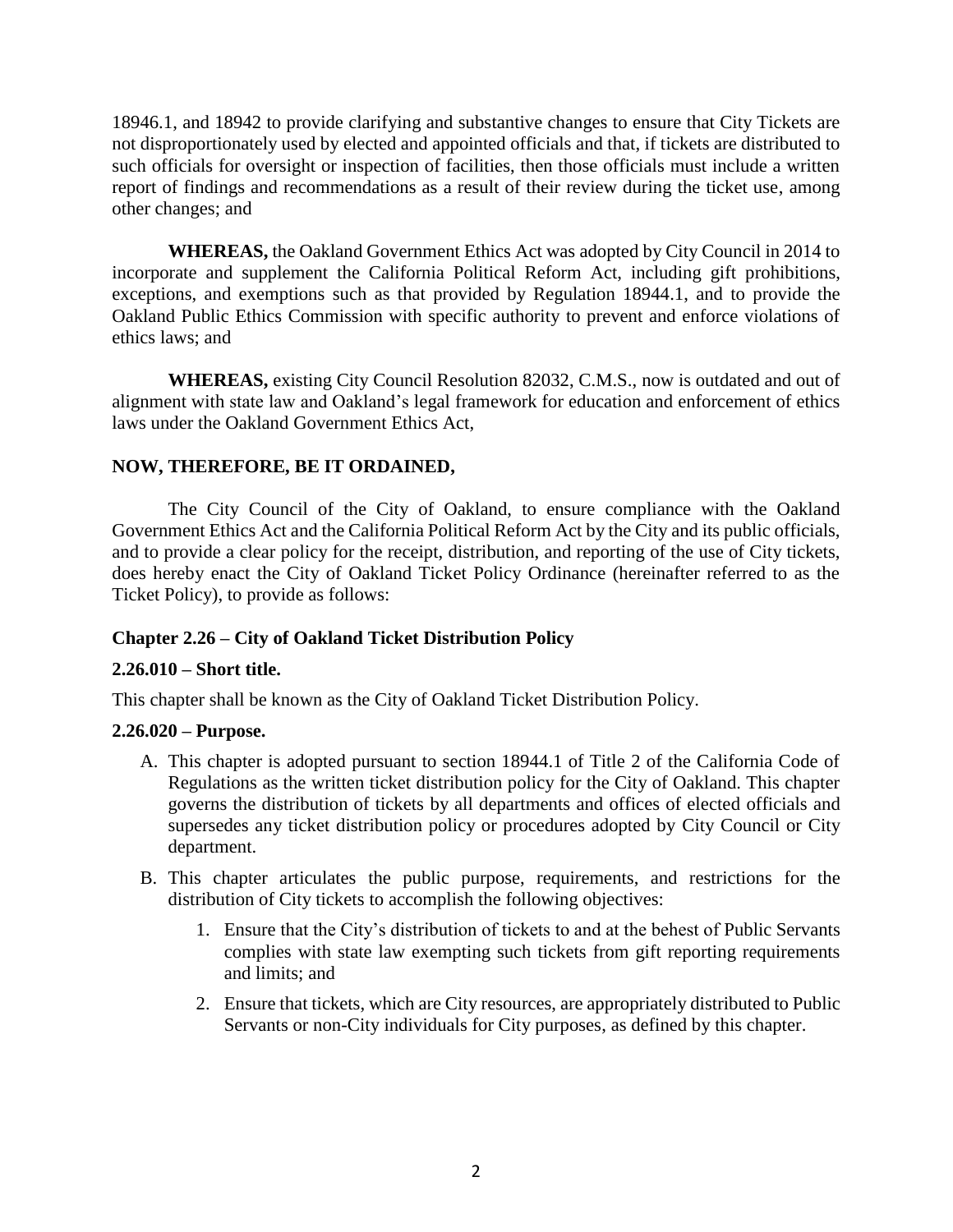#### **2.26.030 – Definitions.**

- A. Unless expressly defined in this chapter, the words and terms used in this chapter have the same meaning as those defined or used in the Oakland Government Ethics Act or the California Political Reform Act (Government Code Sections 81000, *et seq*.), as amended, and Fair Political Practices Commission Regulations (Title 2, Sections 18110, *et seq.*, of the California Code of Regulations), as amended.
- B. "City" or "City of Oakland" means and includes the City of Oakland and any of its departments, boards, and commissions.
- C. "City ticket" means any ticket or pass received by the City pursuant to the terms of a contract for use of public property; offered by the City to officials for a City-controlled event; purchased by the City as a lawful expenditure of City money; or obtained by the City from an outside source that did not earmark the tickets for use by a particular official, and the City determines, in its sole discretion, who will receive the ticket.
- D. "Elected official" means the Mayor, City Councilmembers, the City Attorney, and the City Auditor.
- E. "Immediate family" means a person's spouse or registered domestic partner and dependent children.
- F. "Public Servant," as defined by the Oakland Government Ethics Act, includes:
	- 1. Any elected or appointed officeholder of the City of Oakland, including any such officeholder elected but not yet sworn in, and not including Oakland School Board Directors, and
	- 2. Any City board or commission member, including the Board of Port Commissioners, and
	- 3. Any full-time or part-time employee of the City, and
	- 4. Any consultant of the City who is required to file a Form 700 Statement of Economic Interests pursuant to the City of Oakland Conflict of Interest Code and the California Political Reform Act.
- G. "Ticket" means and includes any form of admission, parking, or other access privilege to a facility, event, show, or performance for an entertainment, amusement, recreational, or similar purpose, if similar tickets are sold or provided to the public to view, listen to, or otherwise take advantage of the attraction or activity.
- H. "Ticket Administrator" means an agency or department's chief administrative officer or their designee. For Citywide elective offices, the chief administrative officer is the elected City official or their designee. For Council Member offices, the chief administrative officer is the City Council President or their designee. Both the chief administrative officer and their designee(s) are responsible for ensuring tickets are distributed according to this policy.

# **2.26.040 – City Receipt of Tickets.**

Tickets received or distributed pursuant to this policy must first be obtained by the Ticket Administrator and logged into a database that reflects the number of tickets, event venue, name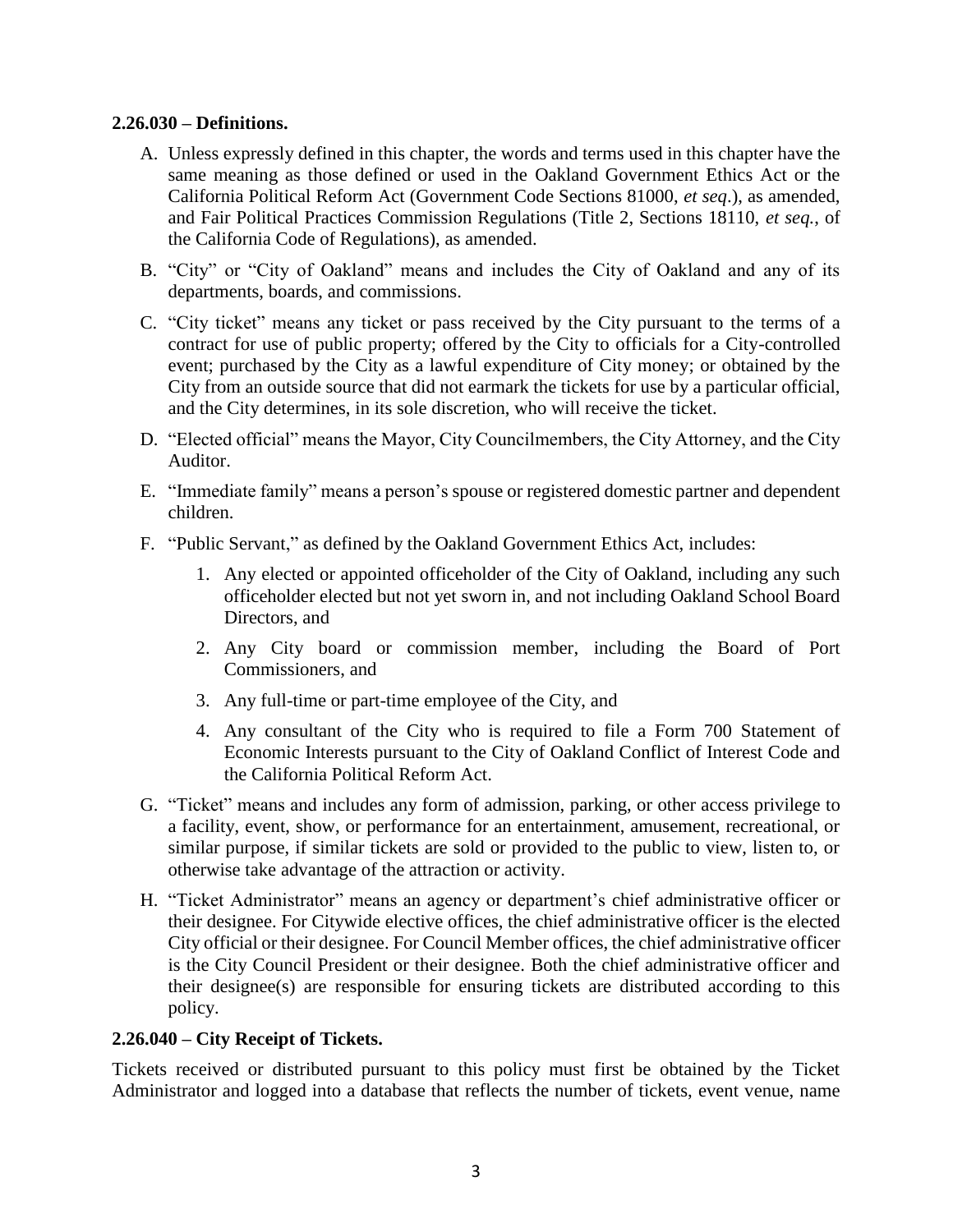and date of the event, and the face value for each ticket. If the ticket does not identify a face value, the Ticket Administrator must identify the price at which the ticket or pass would otherwise be offered for sale to the public by the operator of the venue or host of the event who offers the ticket for public sale.

# **2.26.050 – Ticket Distribution Process.**

- A. Each Ticket Administrator shall establish a process for ticket distribution that ensures that tickets are tracked and distributed according to the public purposes and limitations of this policy. The Ticket Administrator and their designee are both responsible for determining whether the ticket distribution is made in furtherance of at least one of the public purposes provided in this chapter. The process shall be electronic so that it can be updated, searched, and provided to the public in electronic format.
- B. The Ticket Administrator shall collect the following information before distributing any tickets to Public Servants or non-City individuals:
	- 1. The ticket recipient's name and department if a Public Servant, or the ticket recipient's name and organization if a non-City individual;
	- 2. A description of the event;
	- 3. The date of the event;
	- 4. The fair value of the ticket, which is the face value on the ticket, or, if no value is indicated or if the face value does not reflect the actual cost for a ticket in a luxury box our suite, the face value is the total cost of the suite divided by the number of tickets available for the suite;
	- 5. The number of tickets provided;
	- 6. If the ticket distribution to the Public Servant or non-City individual was requested by another City official, the name of the requesting or "behesting" official; and
	- 7. The public purpose that best describes the reason for the distribution of the tickets, from the list provided in this policy.
- C. The Ticket Administrator shall not distribute any City ticket, even temporarily, to any Public Servant or non-City individual without first receiving the above information. If any of the information required above changes following the distribution or use of the ticket, the ticket recipient must notify the Ticket Administrator within 10 days of the change to accurately reflect the use of the ticket.
- D. The Ticket Administrator may receive requests for City tickets to be distributed to other Public Servants, non-City individuals, or organizations for a public purpose as provided by this policy, so long as the Ticket Administrator collects the above information from the ticket recipients directly, determines that a stated public purpose applies, and distributes the tickets to the recipients directly.

# **2.26.060 – Reporting of City Ticket Data.**

A. For every City ticket received and distributed under this policy, the Ticket Administrator is responsible for ensuring that all ticket distribution data is complete, properly entered into the City's information management system created for this purpose, and maintained as a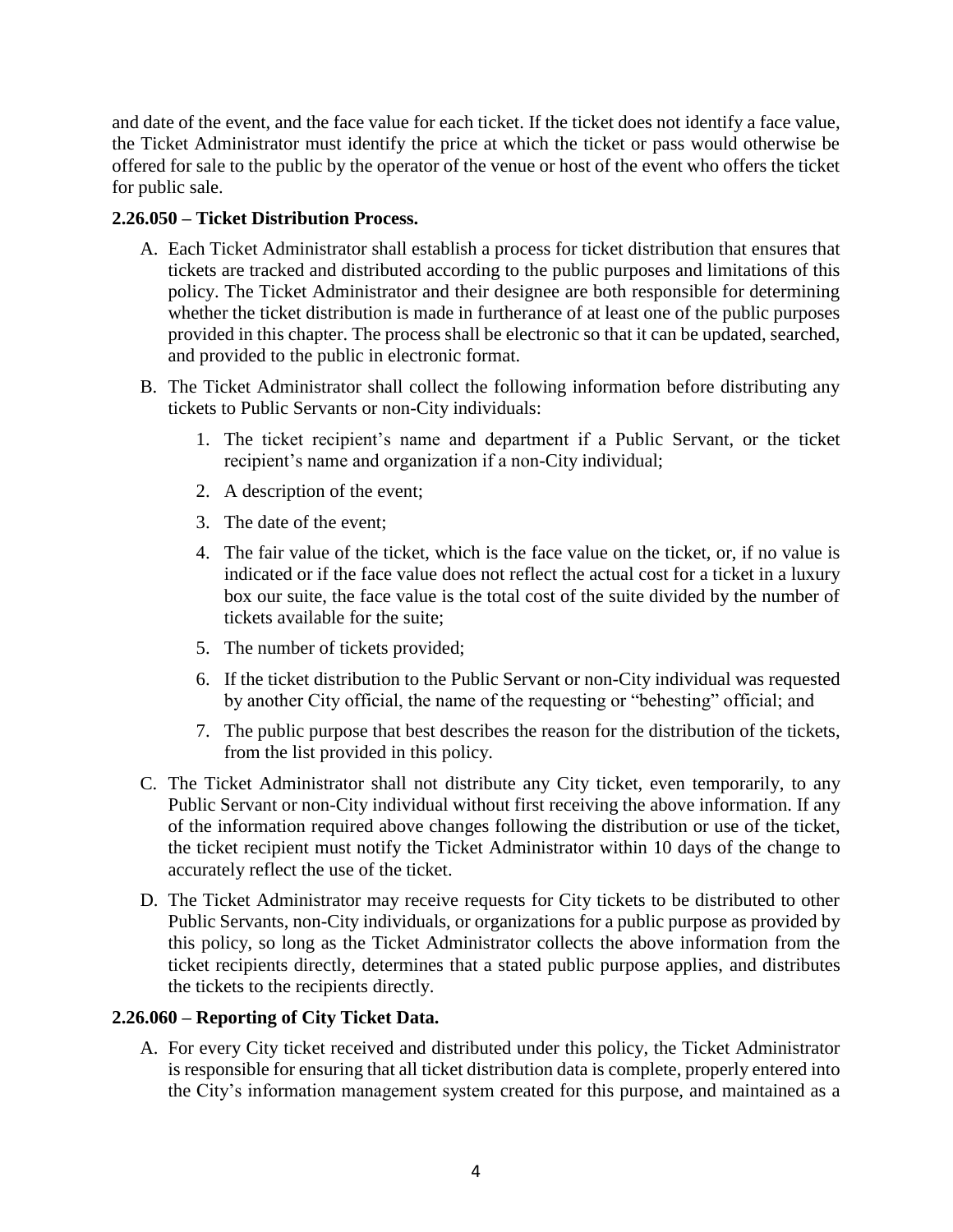public record subject to public inspection. Pursuant to State law, all City ticket information must be entered into the City's information management system within 25 days of the distribution of any ticket under this policy.

B. All ticket distribution data entered into the City's information management system under this policy must be made available to the public online and in real time in an electronic machine-readable format that is accessible, searchable, and downloadable.

#### **2.26.070 – Public Purposes.**

The distribution of any City Ticket pursuant to this policy must accomplish one of the following stated public purposes:

- A. Further the City's work, mission, or duties;
- B. Recognize or encourage young people by providing opportunities for youth development, civic engagement, mentoring, or participation in cultural, artistic, educational, recreational, or community activities in the City;
- C. Promote City-controlled or City-sponsored events, activities, or programs;
- D. Enable a Public Servant to work at or attend the event as part of the Public Servant's job duties for the City;
- E. Promote or support community programs and resources available to City residents;
- F. Support or show appreciation for programs or services rendered by nonprofit  $501(c)(3)$ , educational, or government organizations that benefit City residents;
- G. Recognize significant academic, athletic, or public achievements of City residents;
- H. Recognize the meritorious service of another current or outgoing Public Servant or volunteer, for which such Public Servant or volunteer may receive up to 4 tickets per event, notwithstanding the limitations set forth in section 2.26.080;
- I. Promote local and regional businesses, economic development, local culture, and tourism activities within the City, including conventions, conferences, and job creation opportunities;
- J. Provide opportunities for economically disadvantaged or underserved residents to engage in cultural, artistic, educational, recreational, or community activities in the City; or
- K. Facilitate a Public Servant's oversight or inspection of a City facility or event, in which case a written inspection report of findings and recommendations by the official using the ticket must be submitted to the Ticket Administrator and included with the online ticket distribution data as required by state law.

# **2.26.080 – Limits on the Distribution, Use and Transfer of City Tickets.**

- A. A Public Servant may receive no more than two tickets per event: one for their personal use under this policy and the other for a guest. No other transfer of a City ticket by a Public Servant, other than the Ticket Administrator, is permissible, including the sale of a ticket by a public servant.
- B. City Councilmembers, Citywide elected officials, chief administrative officers, political appointees, and department directors may not disproportionately use City tickets. For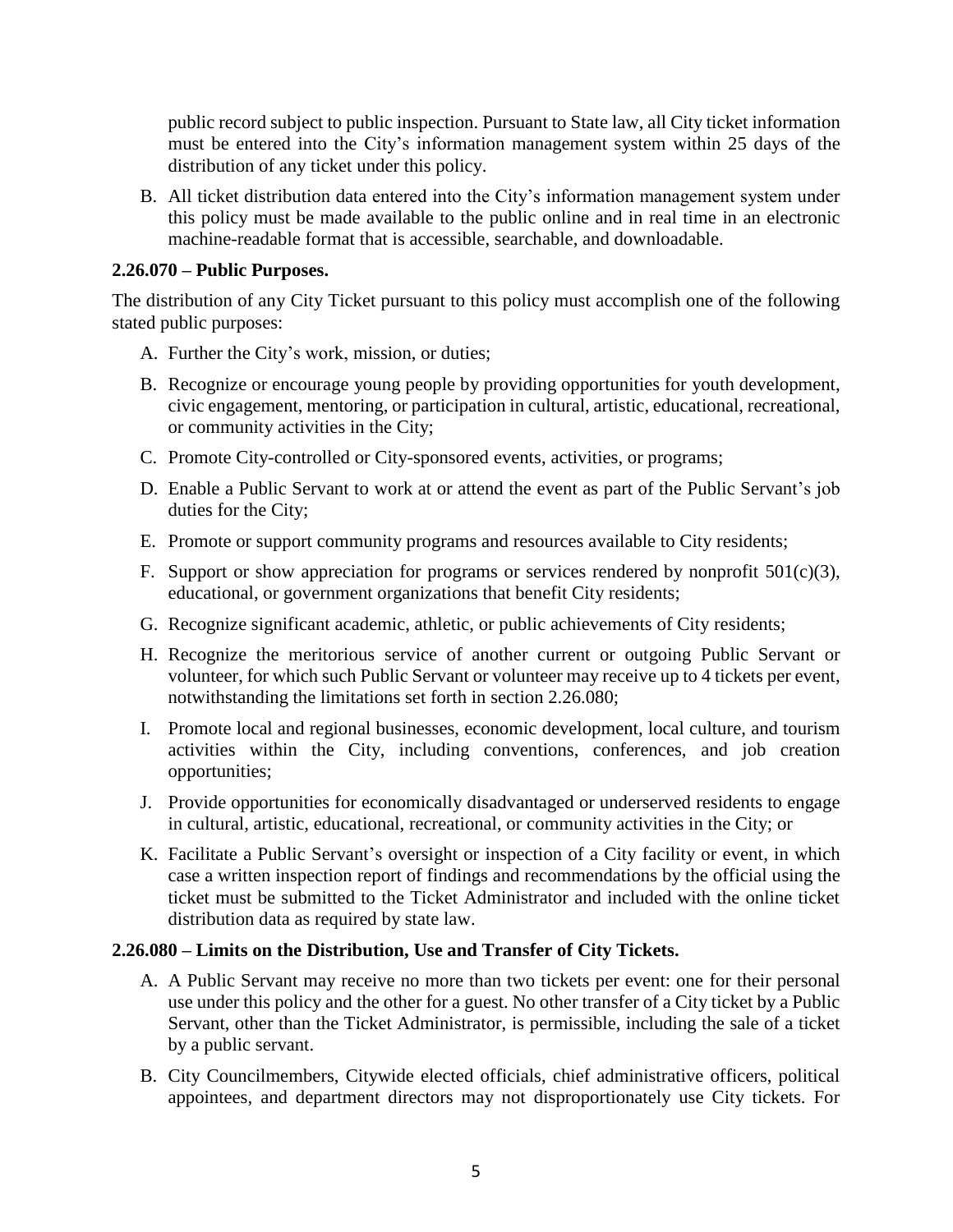purposes of this Chapter, "disproportionate use" means either of the following:

- a. Using a greater number of tickets than any other person not listed in this subsection who receives tickets from the City, or
- b. Using more than one set of two tickets to an event per facility per calendar year.
- C. Nothing in this chapter prohibits a Public Servant from purchasing a ticket to an event for themselves or for additional guests to attend an event.

# **2.26.090 – Public Ethics Commission Role and Responsibilities.**

- A. Prevention. The Commission, in consultation with the City Attorney, shall provide timely advice, assistance, and training to Public Servants who are subject to the requirements of this ordinance.
- B. Implementation. The Commission may adopt, amend, and rescind rules and regulations to carry out the purposes and provisions of this ordinance pursuant to Chapter 2.24 of the Oakland Municipal Code.
- C. Enforcement. A person who violates this ordinance is subject the same enforcement provisions as provided in Chapter 2.25, the Oakland Government Ethics Act.

# **2.26.100 – Miscellaneous provisions.**

All references to other laws in this Act shall refer to those laws as they may be amended from time to time.

**2.26.110 – Severability.** If any section, subsection, sentence, clause or phrase of this Ordinance is for any reason held to be invalid or unconstitutional by decision of any court of competent jurisdiction, such decision shall not affect the validity of the remaining portions of the Chapter. The City Council hereby declares that it would have passed this Ordinance and each section, subsection, clause or phrase thereof irrespective of the fact that one or more other sections, subsections, clauses or phrases may be declared invalid or unconstitutional.

**2.26.120 – Effective Date.** This ordinance shall become effective immediately on final adoption if it receives six or more affirmative votes; otherwise it shall become effective upon the seventh day after final adoption.

IN COUNCIL, OAKLAND, CALIFORNIA, PASSED BY THE FOLLOWING VOTE:

AYES – FIFE, Gallo, Kalb, KAPLAN, REID, TAYLOR, THAO AND PRESIDENT FORTUNATO BAS NOES – ABSENT – ABSTENTION –

ATTEST:

ASHA REED City Clerk and Clerk of the Council of the City of Oakland, California

Date of Attestation: **Date of Attestation**: